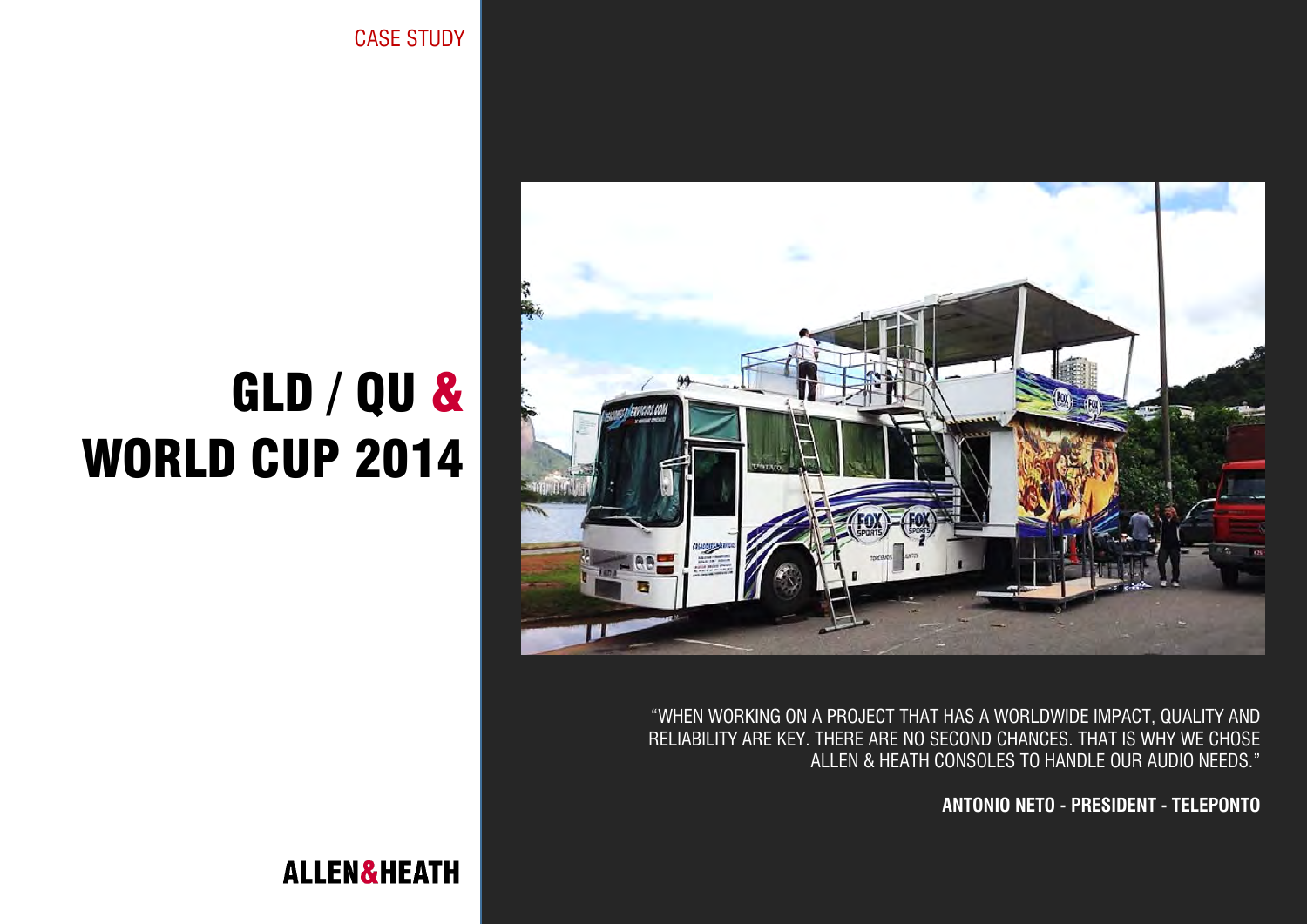

## GLD / QU & WORLD CUP 2014

## **The Requirement**

Allen & Heath played an important role in the playback, broadcast and transmission of the 2014 FIFA World Cup which took place in Brazil. Supplied by distribution partner, Teleponto, multiple Allen & Heath consoles were specified in several stadiums, various remote broadcast trucks, and in the master control rooms.

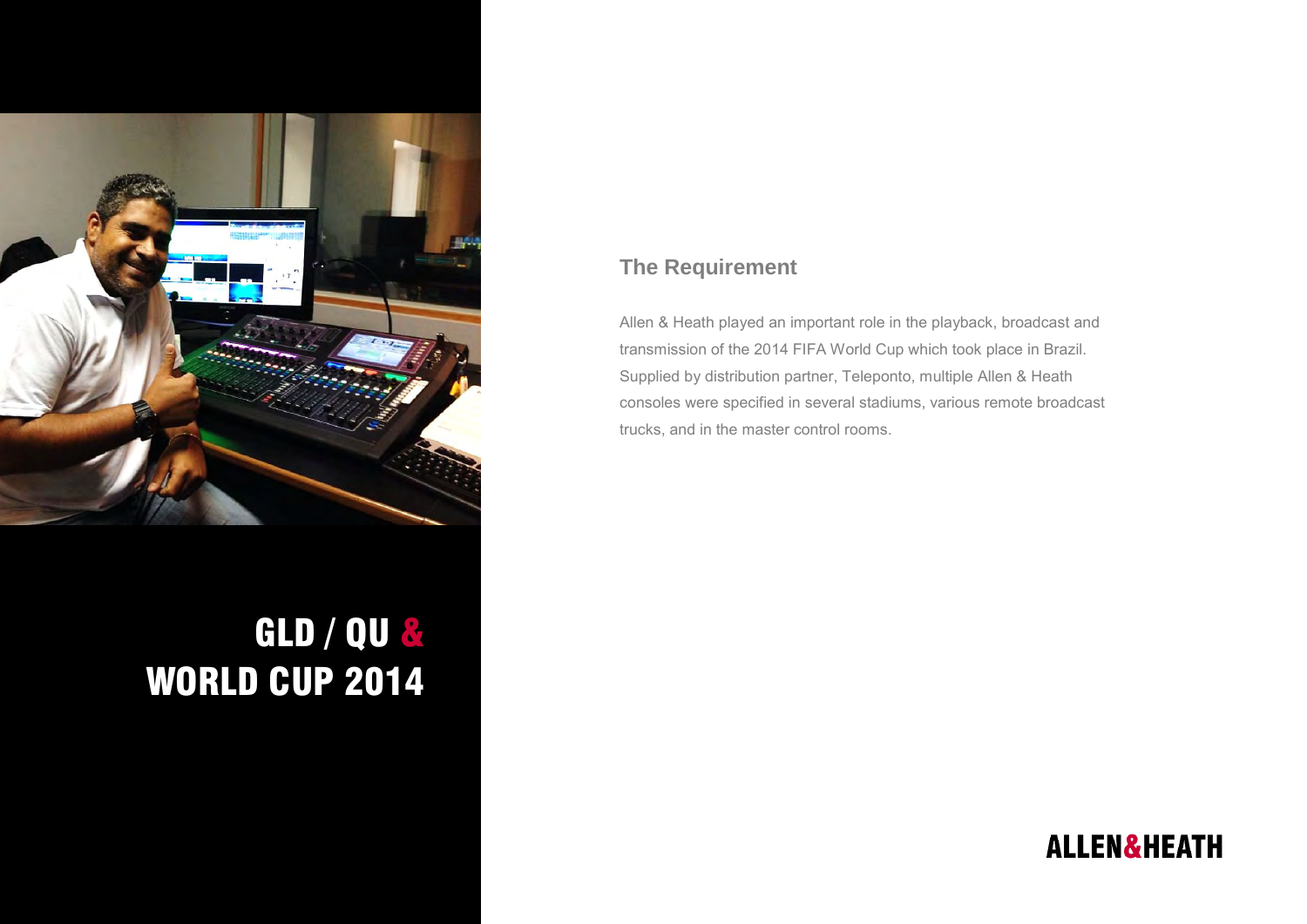## **The Solution**

Fox Sports Brazil, a key broadcaster of the games, used a GLD-80 digital mixer connected via Dante to 3 LAWO consoles and 3 RTS matrixes for broadcasts from Rio de Janeiro. Broadcaster, Sigma, used a Qu-16 and a Qu-24, plus two iLive iDR-16s and an iDR-48.

Fox Sports' Sao Paulo studio installed a GLD-80 with an AR2412 as a master unit, along with two AR84 racks. This system was used to provide audio feeds to reporters throughout the 12 stadiums hosting the games located in 12 cities across Brazil.

All systems for Fox Sports Brazil, Fox's studios, and the Rio-based International Broadcast Centre (IBC), which serves as the headquarters for FIFA TV and its partner companies, are interconnected via Dante using fibre optic cables.

In addition, Allen & Heath consoles were also found in several remote trucks used by Fox Sports Brazil and Fox Sports Argentina. These mobile units were used throughout the games at multiple locations. The trucks are equipped with GLD-80, QU-16 and QU-24 mixers and an iDR, also connected via Dante.



.